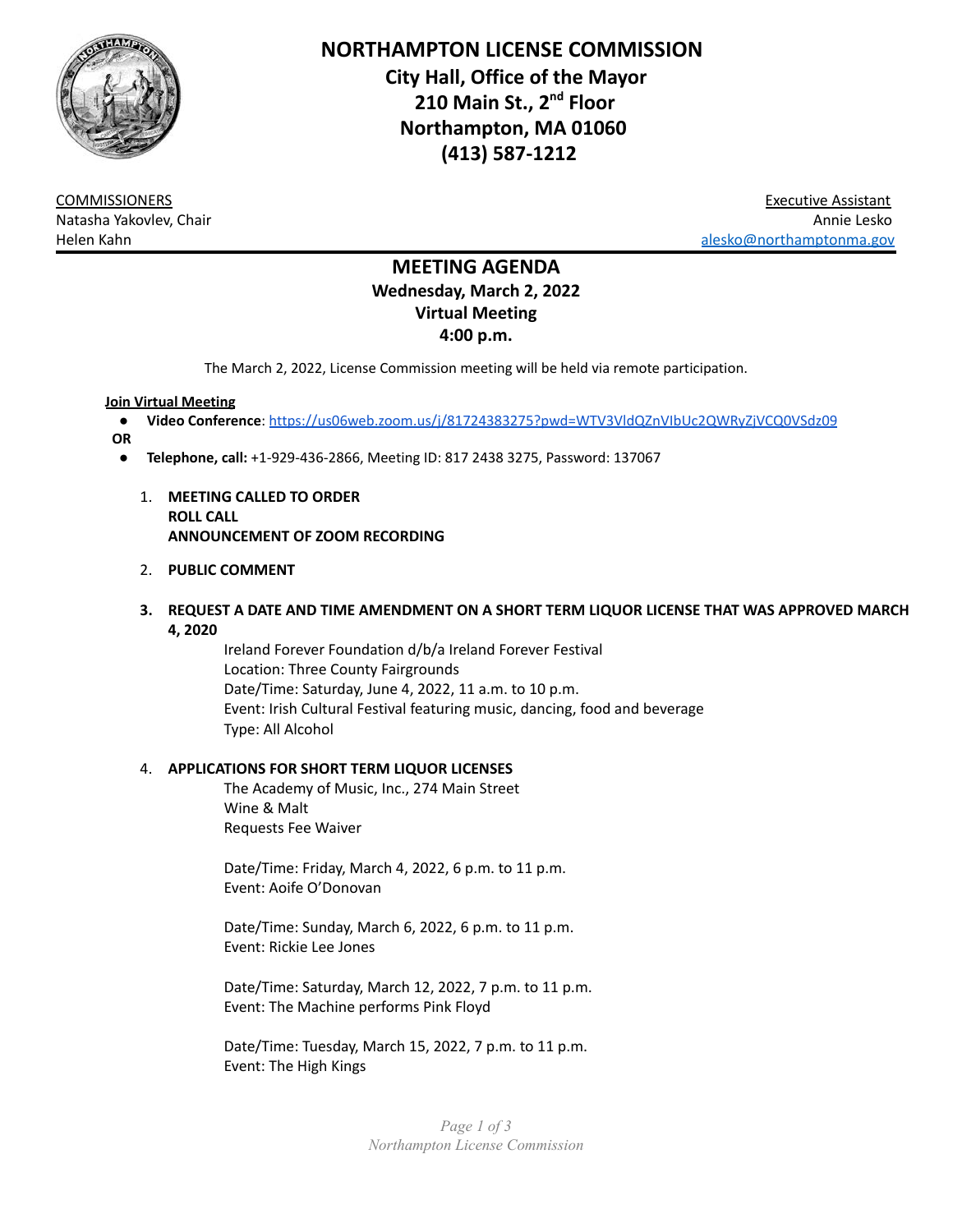Date/Time: Wednesday, March 18, 2022, 7 p.m. to 11 p.m. Event: Psychedelic Furs

Date/Time: Wednesday, March 23, 2022, 7 p.m. to 11 p.m. Event: Devon Allman

# 5. **APPLICATION FOR SHORT TERM LIQUOR LICENSE**

Drawing Board Brewing Company, 36 Main St., Florence Date/Time: Saturday, March 19, 2022, 12:00 p.m. to 10:00 p.m. Event: St. Patrick's Day Celebration Type: Wine & Malt

# 6. **APPLICATION FOR TRANSFER OF COMMON VICTUALLER LICENSE**

From: Nourish Juice Bar, LLC d/b/a Nourish Wellness Cafe To: Nourish Wellness Cafe, LLC d/b/a Nourish Wellness Cafe 10 Bridge Street

# 7. **APPLICATIONS FOR SHORT TERM LIQUOR LICENSES**

Building 8 Brewing, 320 Riverside Drive Type: Wine & Malt

Date/Time: March 5, 2022. 7 p.m. to 11 p.m. Event: Live Music @ Bombyx, 130 Pine St., Florence

Date/Time: March 12 & 13, 2022, 6 p.m. to 11 p.m. Event: Live Music @ Bombyx, 130 Pine St., Florence

Date/Time: March 19, 2022, 7 p.m. to 11 p.m. Event: Live Music @ Bombyx, 130 Pine St., Florence

Date/Time: March 26, 2022, 6 p.m. to 11 p.m. Event: Live Music @ Bombyx, 130 Pine St., Florence

Date/Time: April 1, 2022, 6 p.m. to 11 p.m. Event: Live Music @ 33 Hawley St.

# 8. **APPLICATIONS FOR OUTDOOR DINING EXTENSIONS INTO PUBLIC SPACES**

- Think Tank Brewing, LLC d/b/a Progression Brewing Company, 9 Pearl Street i. Pearl Street and Railroad Ave.
- Local Burger, Inc., 16 Main Street i. Strong Ave.

# 9. **APPLICATION FOR A TRANSFER OF COMMON VICTUALLER LICENSE**

Transfer from: Patisserie Lenox Transfer to: Ana Bandeira Chocolates Northampton, LLC d/b/a Ana Bandeira Chocolates 48 Main Street

#### 10. **REQUEST APPROVAL OF 2022 SEASONAL LIQUOR LICENSE RENEWALS PENDING RECEIPT OF ALL APPROPRIATE DOCUMENTS**

- Hampshire, Franklin & Hampden Agricultural Society Beer Hall
- Hampshire, Franklin & Hampden Agricultural Society Infield
- Florence Pie Bar
- Sangtawan, Inc. d/b/a Thai Thai